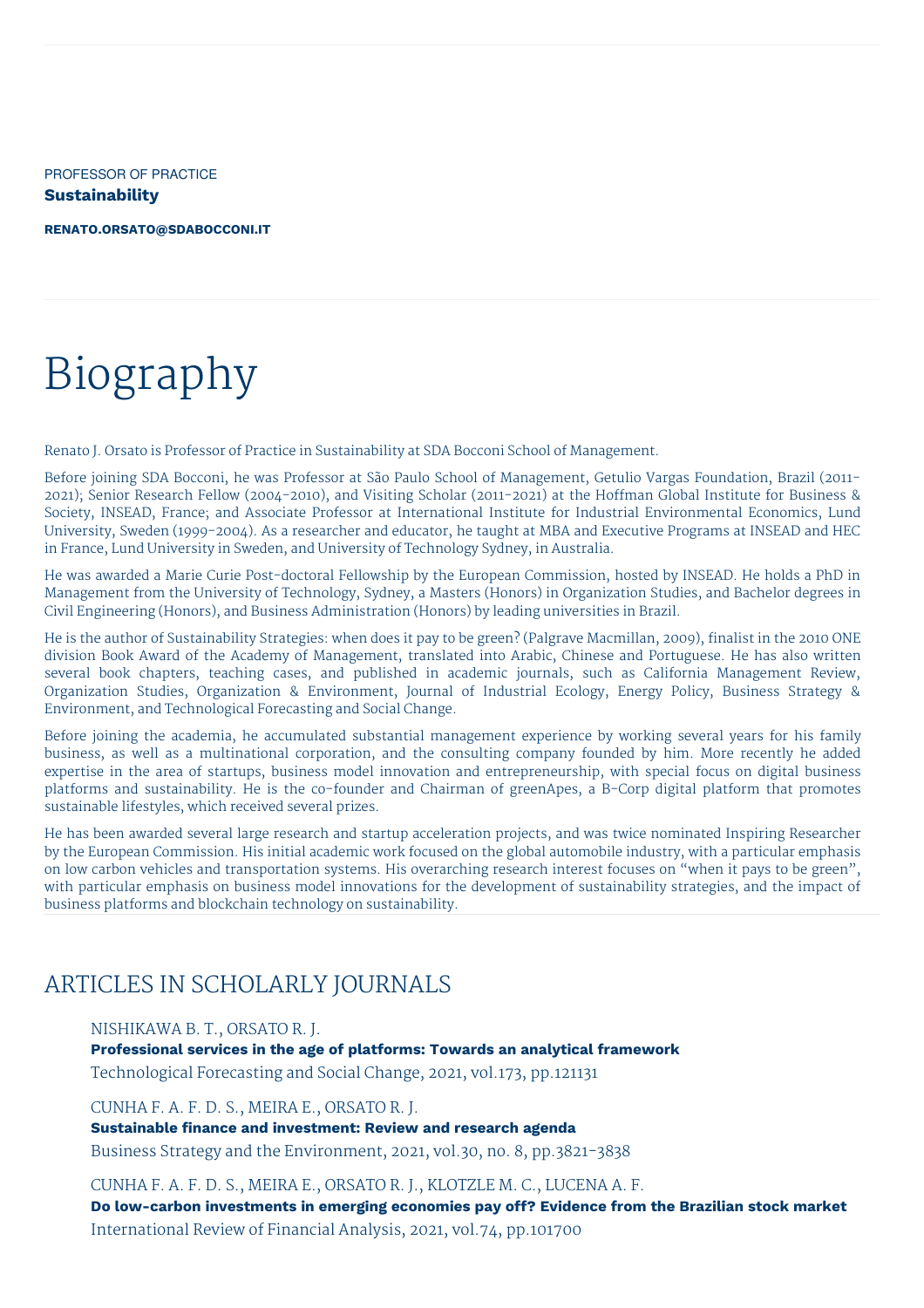#### MOLTENE L., ORSATO R. J.

**The Sharing Economy in Practice: an exploratory study about the acceptance and use of digital platforms in food waste reduction**

Revista de Administração de Empresas, 2021, vol.61, no. 5, pp.1-20

#### GARCIA A. S., ORSATO R. J.

**Testing the institutional difference hypothesis: A study about environmental, social, governance, and financial performance**

Business Strategy and the Environment, 2020, vol.29, no. 8, pp.3261-3272

#### WELLS P., WANG X., WANG L., LIU H., ORSATO R. J.

**More friends than foes? The impact of automobility-as-a-service on the incumbent automotive industry** Technological Forecasting and Social Change, 2020, vol.154, pp.119975

CUNHA F. A. F. D. S., OLIVEIRA E. M., ORSATO R. J., KLOTZLE M. C., CYRINO OLIVEIRA F. L., CAIADO R. G. G.

**Can sustainable investments outperform traditional benchmarks? Evidence from global stock markets** Business Strategy and the Environment, 2020, vol.29, no. 2, pp.682-697

ORSATO R. J., FERRAZ DE CAMPOS J. G., BARAKAT S. R.

**Social Learning for Anticipatory Adaptation to Climate Change: Evidence From a Community of Practice** Organization & Environment, 2019, vol.32, no. 4, pp.416-440

ORSATO R. J., GATTÁS P. F., DE CAMPOS J. G. F., BARAKAT S. R.

**Ecosystem services valuation by pioneering companies** International Journal of Innovation and Sustainable Development, 2019, vol.13, no. 3/4, pp.479

SOVACOOL B. K., NOEL L., ORSATO R. J.

**Stretching, embeddedness, and scripts in a sociotechnical transition: Explaining the failure of electric mobility at Better Place (2007–2013)**

Technological Forecasting and Social Change, 2017, vol.123, pp.24-34

GARCIA A. S., MENDES-DA-SILVA W., ORSATO R. J.

**Sensitive industries produce better ESG performance: Evidence from emerging markets** Journal of Cleaner Production, 2017, vol.150, pp.135-147

ORSATO R. J., BARAKAT S. R., DE CAMPOS J. G. F.

**Organizational adaptation to climate change: learning to anticipate energy disruptions** International Journal of Climate Change Strategies and Management, 2017, vol.9, no. 5, pp.645-665

ORSATO R. J., GARCIA A., MENDES-DA-SILVA W., SIMONETTI R., MONZONI M. **Sustainability indexes: why join in? A study of the 'Corporate Sustainability Index (ISE)' in Brazil** Journal of Cleaner Production, 2015, vol.96, pp.161-170

ORSATO R. J., DE CAMPOS J. G. F., BARAKAT S. R., NICOLLETTI M., MONZONI M. **Why join a carbon club? A study of the banks participating in the Brazilian "Business for Climate Platform"**

Journal of Cleaner Production, 2015, vol.96, pp.387-396

DIJK M., ORSATO R. J., KEMP R.

**Towards a regime-based typology of market evolution** Technological Forecasting and Social Change, 2015, vol.92, pp.276-289

ORSATO R. J., CLEGG S. R., FALCÃO H. **The Political Ecology of Palm Oil Production** Journal of Change Management, 2013, vol.13, no. 4, pp.444-459

DIJK M., ORSATO R. J., KEMP R. **The emergence of an electric mobility trajectory** Energy Policy, 2013, vol.52, pp.135-145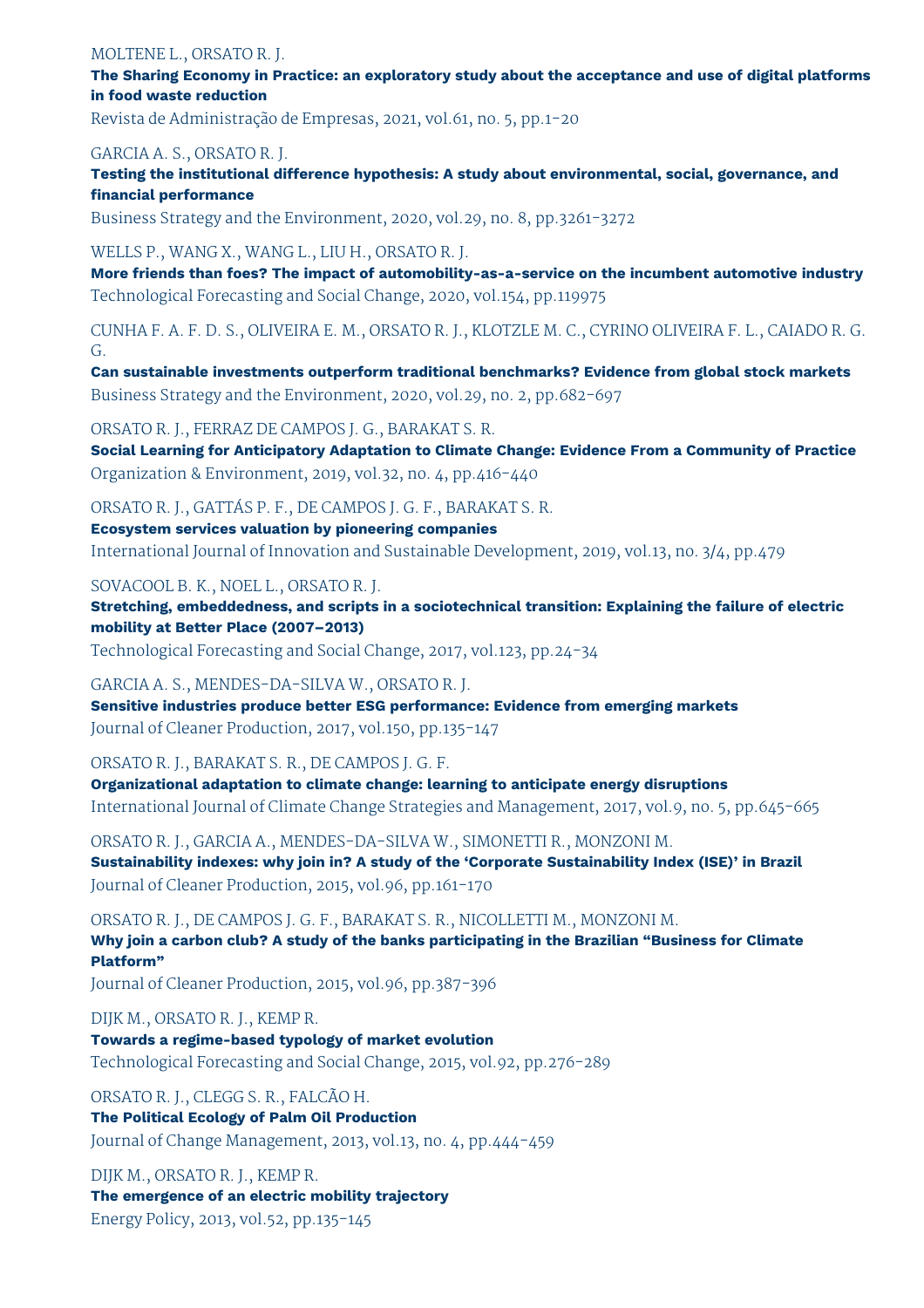ORSATO R. J., VON ZUBEN F., VAN WASSENHOVE L. **Turning waste into wealth** International Commerce Review, 2007, vol.7, no. 2, pp.116-123

ORSATO R. J., WELLS P. **U-turn: the rise and demise of the automobile industry** Journal of Cleaner Production, 2007, vol.15, no. 11-12, pp.994-1006

#### ORSATO R. J.

**Competitive Environmental Strategies: When Does it Pay to Be Green?** California Management Review, 2006, vol.48, no. 2, pp.127-143

#### ORSATO R. J., CLEGG S. R.

**Radical reformism: towardscritical ecological modernization** Sustainable Development, 2005, vol.13, no. 4, pp.253-267

WELLS P., ORSATO R. J.

**Redesigning the Industrial Ecology of the Automobile** Journal of Industrial Ecology, 2005, vol.9, no. 3, pp.15-30

RANDJELOVIC J., O'ROURKE A. R., ORSATO R. J. **The emergence ofgreen venture capital** Business Strategy and the Environment, 2003, vol.12, no. 4, pp.240-253

ORSATO R. J., DEN HOND F., CLEGG S. R. **The Political Ecology of Automobile Recycling in Europe** Organization Studies, 2002, vol.23, no. 4, pp.639-665

ORSATO R. J., CLEGG S. R. **The Political Ecology of Organizations** Organization & Environment, 1999, vol.12, no. 3, pp.263-279

### RESEARCH MONOGRAPHS

ORSATO R. J. **Sustainability Strategies: When does it pay to be green?** Palgrave Macmillan, , 2009

# CONTRIBUTION TO CHAPTERS, BOOKS OR RESEARCH MONOGRAPHS

ORSATO R. J., BARAKAT S. R., CAMPOS J. G. F. **Sustainability Strategies: Research and Practice in International Business** in *The Oxford Handbook of International Business Strategy* K. Mellahi, K. Meyer, R. Narula, I. Surdu, A. Verbeke (Eds),Oxford University Press, pp.537-561, 2020

GARCIA A. S., MENDES-DA-SILVA W., ORSATO R. J. **Corporate Sustainability, Capital Markets, and ESG Performance** in *Individual Behaviors and Technologies for Financial Innovations* Wesley Mendes-Da-Silva (Eds),Springer International Publishing, pp.287-309, 2019

#### MANTOVANI W., ORSATO R. J., UEHARA T.

**Missão, estrutura organizacional e performance: uma análise de projetos de conservação ambiental** envolvendo ONGs e o Estado de São Paulo in Novos Paradigmas, Práticas Sociais e Desafios para a Governança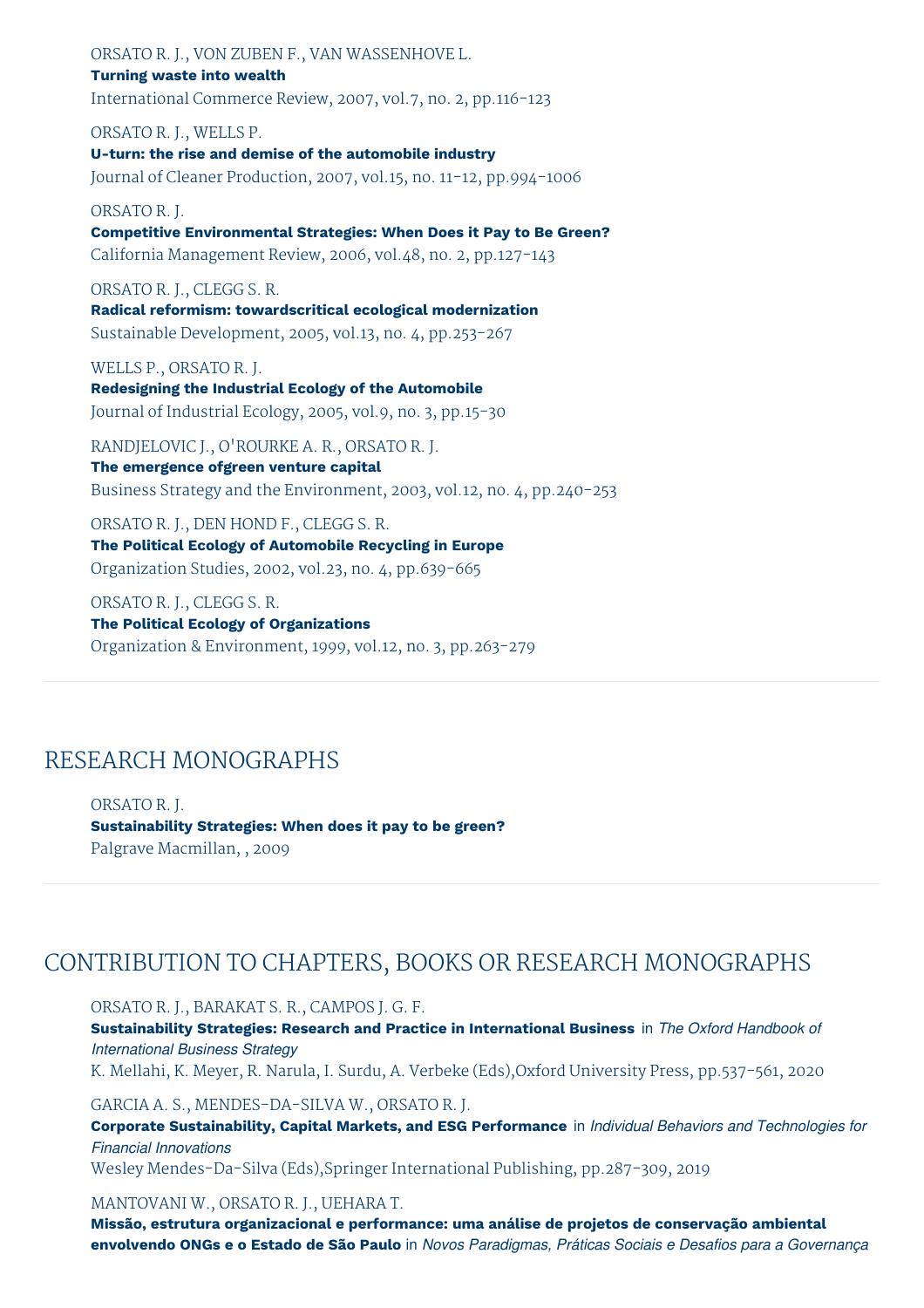*Ambiental* Pedro Roberto Jacobi (Eds),Annablume Editora, pp.495-526, 2012

ORSATO R. J., DIJK M., KEMP R., YARIME M.

**The Electrification of Automobility: The Bumpy Ride of Electric Vehicle Toward Regime Transition** in *Automobility in Transition? A Socio-Technical Analysis of Sustainable Transport* Frank Geels, Rene Kemp, Jeoff Dudley, Glenn Lyons (Eds),Routledge, chap. 10, pp.205-228, 2012

WELLS P., NIEUWENHUIS P., ORSATO R. J.

**The Nature and Causes of Inertia in the Automotive Industry: Regime Stability and Non- Change** in *Automobility in Transition? A Socio Technical Analysis of Sustainable Transport.* Frank Geels, Rene Kemp, Jeoff Dudley, Glenn Lyons (Eds),Routledge, chap. 6, pp.123-139, 2012

ORSATO R. J., PERREY R., NORTH-SAMARDZIC A., DUNPHY D.

**Lend Lease Australia The Green Building Strategy** in *Strategic Management: Thinking Analysis, Action* Graham Hubbard, John Rice, Paul W. Beamish (Eds),Pearson, chap. 504-515, 2007

#### ORSATO R. J.

**Future Imperfect? The Enduring Struggle for Electric Vehicles** in *The Business of Sustainable Mobility. From Vision to Reality*

Paul Nieuwenhuis, Philip Vergragt, Peter Wells(Ed), Routledge, pp.35-44, 2006

### JERMIER J., FORBES L., BENN S., ORSATO R. J.

**The New Corporate Environmentalism and Green Politics** in *Handbook of Organization Studies, 2nd Ed.* Stewart Clegg, Cynthia Hardy, Tom Lawrence, Walter Nord (Eds),SAGE Publications, pp.618-650, 2006

ORSATO R. J.

**The Ecological Modernization of Organizational Fields: a framework for analysis** in *Stakeholders, the Environment and Society*

Sanjay Sharma, Mark Starik(Ed), Edward Elgar Publishing, chap. 12, pp.270-306, 2004

# CASES IN INTERNATIONAL CASE COLLECTIONS

ORSATO R. J., FALCAO H., VAN WASSENHOVE L., LOEW WEISS R., MCNICHOLAS M. P., SANCHES G. **The Palm Oil Dilemma**

2014, INSEAD Case Studies, Fontainebleau, France

ORSATO R. J., VAN WASSENHOVE L.

### **Velib': Sustainable Market Space?**

2010, INSEAD Case Studies, Fontainebleau, France

VAN WASSENHOVE L., ORSATO R. J., HEMNE S.

**Mobility Innovation for a Better Place** 2009, INSEAD Case Studies, Fontainebleau, France

ORSATO R. J., WELLS P., VAN WASSENHOVE L. **Eco-Entrepreneurship - TH!NK's Bumpy Ride** 2008, INSEAD Case Studies, Fontainebleau, France

ORSATO R. J., VON ZUBEN F., VAN WASSENHOVE L. **Empowering the Bottom of the Pyramid via Product Stewardship: Tetra Pak Entrepreneurial Networks in Brazil**

2007, INSEAD Case Studies, Fontainebleau, France

ORSATO R. J., MCCORMICK K. **Eco-Activism: Greenpeace, the Oil Industry and the Stuart Oil Shale Project in Australia** 2006, INSEAD Case Studies, Fontainebleau, France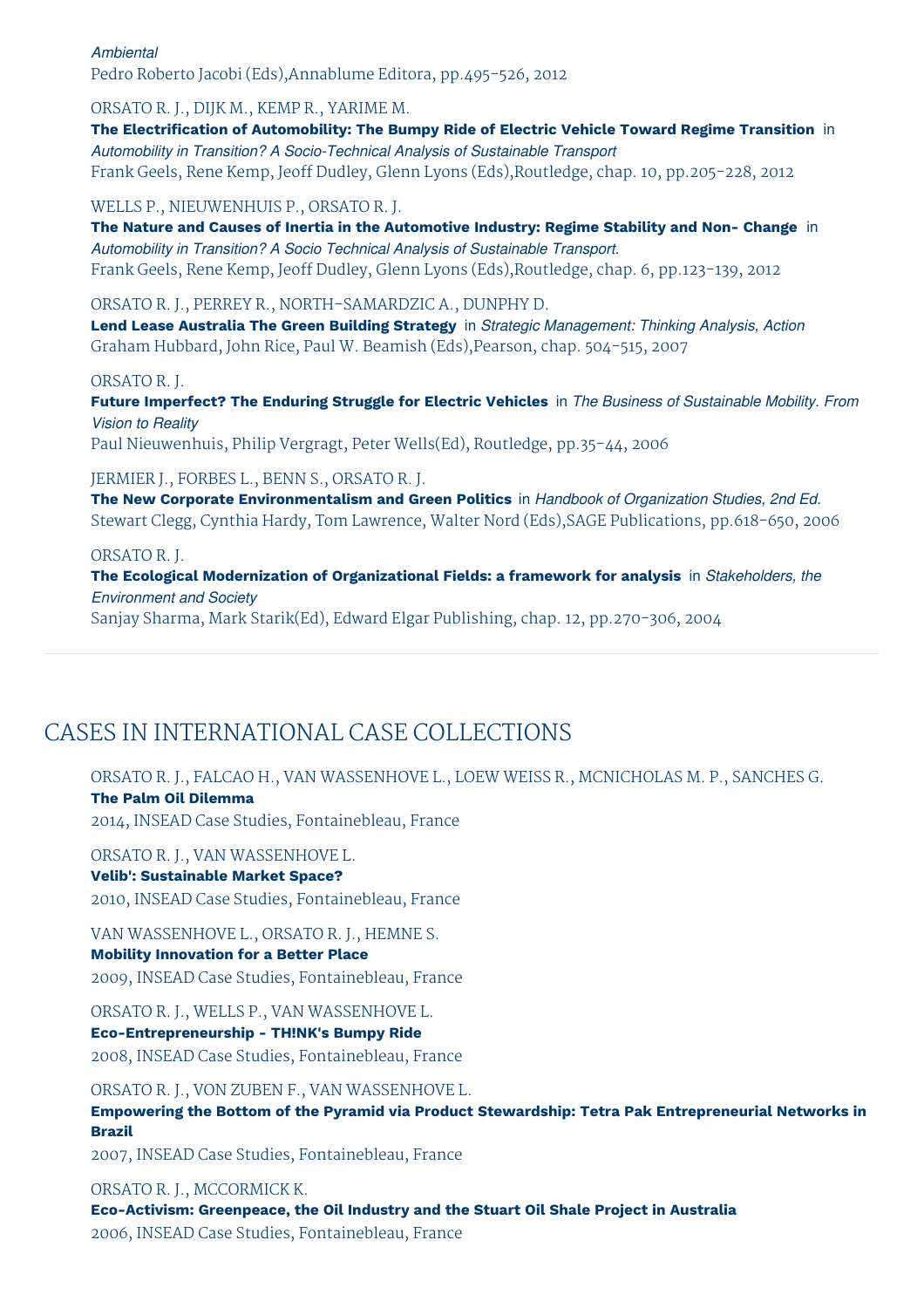# ENTRY (IN DICTIONARY OR ENCYCLOPEDIA)

#### ORSATO R. J.

**Environmental Challenges in Organizations** in *International Encyclopedia of the Social and Behavioral Sciences.* N. J. Smelser, P. B. Baltes(Ed), Elsevier, pp.4590-4592, 2001

# PROCEEDINGS/PRESENTATIONS

#### ORSATO R. J.

# **Digital Business Platforms for Sustainability: an exploratory framework**

*14th OS Workshop Technology and organization 23-25 May, 2019, Mykonos, Greece*

#### ORSATO R. J.

#### **Business Platforms for Sustainability**

*SASE Conference. Global Reordering: prospects for equality, democracy and Justice, June 23-25, 2018, Kyoto, Japan*

#### ORSATO R. J., BARAKAT S., CAMPOS G.

**Social Learning for Adaptation to Climate Change** *Academy of Management Proceedings - AoM Annual Meeting, 5-9 August, 2016, Anaheim, CA, United States of America*

#### ORSATO R. J., BARAKAT S., CAMPOS G.

**Communities of Practice for Organizational Adaptation to Climate Change** *32nd EGOS Colloquium Proceedings, 7-9 July, 2016, Napoli, Italy*

#### ORSATO R. J.

**Organizational Adaptation to Climate Change: Learning to Anticipate in the Brazilian Energy Sector** *Academy of Management Annual Meeting, 8-12 August, 2015, Vancouver, Canada*

### ORSATO R. J.

### **Sustainable Mobility**

*Oikos FutureLab 2011. November 15, 2011, St Gallen, Switzerland*

#### ORSATO R. J.

### **Corporate Social Entrepreneuship**

*Challenge Social Innovation Conference, 20 September, 2011, Wien, Austria*

#### ORSATO R. J.

#### **Inovação de Valor Sustentável**

*Seminário de Administração da Produção, Logística e Operações Internacionais - SIMPOI, 26 Augus,t 2011, São Paulo, Brazil*

### DOCTORI-BLASS V., ORSATO R. J.

#### **When does it Pay to Electrify Auto-mobility?**

The 6th International Conference of the International Society for Industrial Ecology (ISIE), 7-10 June 2011, Berkeley, *CA, United States of America*

CHOCTEAU V., DRAKE D., KLEINDORFER P., ROSET A., ORSATO R. J.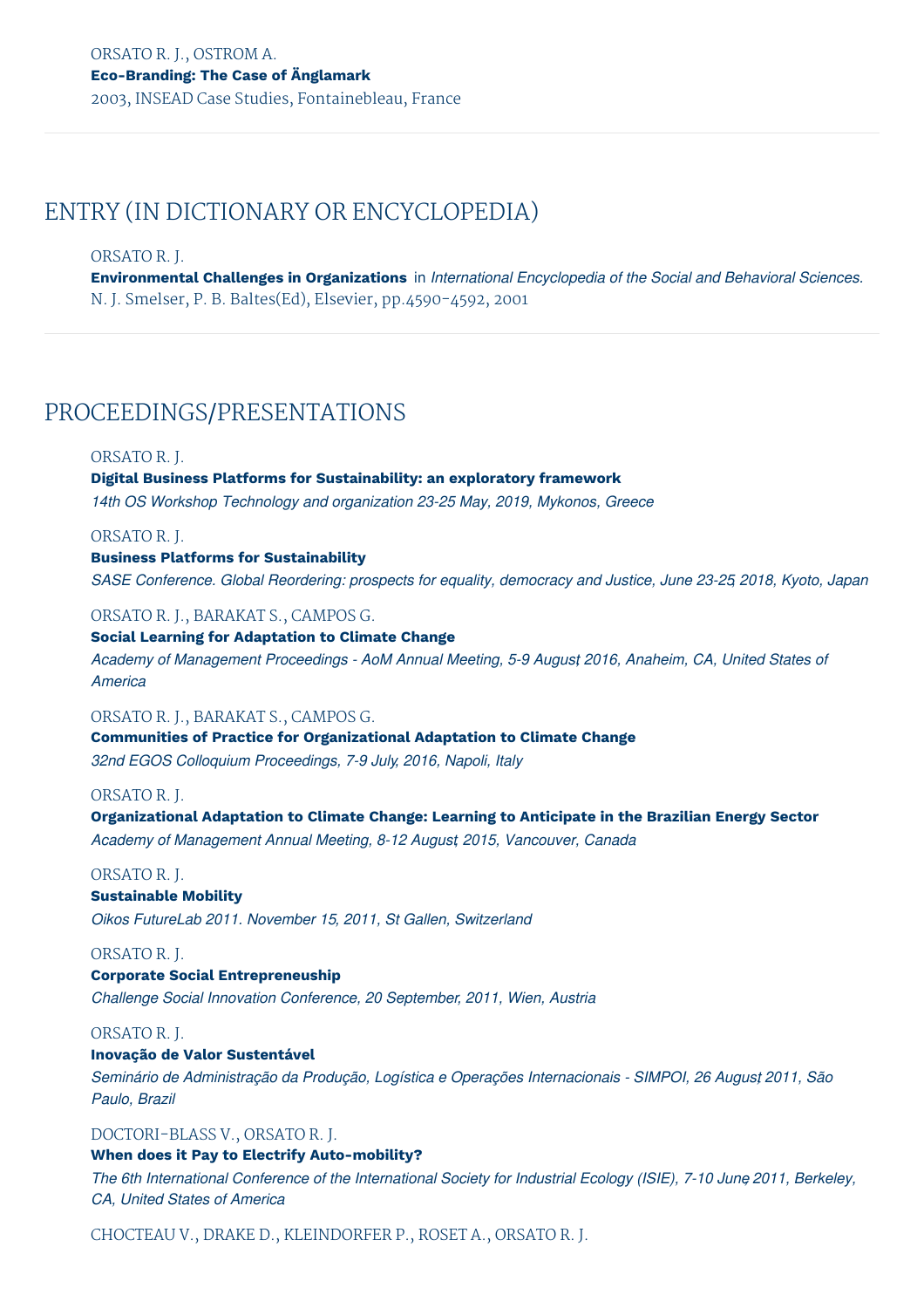#### **Collaborative Innovation for Sustainable Fleet Operations: The Electric Vehicle Adoption Decision**

*22nd Conference of the Production and Operation Management Society (POMS), 29 April–2 May, 2011, Reno, NV, United States of America*

#### ORSATO R. J.

#### **Product Stewardship in the Packaging Industry: The case of Tetra Pak Brazil**

*International Society for Industrial Ecology Conference, 17-20 June, 2007, Toronto, Canada*

#### ORSATO R. J.

#### **Competitive Rationales for Strategic Environmental Management**

*Academy of Management Meeting, 5-10 August, 2005, Honolulu, Hawaii, United States of America*

#### ORSATO R. J.

**Radical Reformism: reconciling risk society and ecological modernization**

*GRONEN Workshop, 20-23 April, 2004, Granada, Spain*

#### ORSATO R. J.

#### **The Political Ecology of Vehicle Recycling in Europe**

*The Academy of Management Conference: Symposia Powering Networks: Networks of Power and Power of Networks, 9-14 August, 2002, Denver, CO, United States of America*

#### RANDJELOVIC J., ORSATO R. J., O'ROURKE A.

#### **The Emergence of Green Venture Capital**

*Proceedings of 10th International conference of Greening of Industry, 23-26 June, 2002, Göteborg, Sweden*

#### ORSATO R. J.

#### **Radical Reformism: Embedding Industrial Ecology into Modernity**

*The Inaugural Meeting of the International Society for Industrial Ecology (ISIE) 12-14 November, 2001, Leiden, Netherlands (The)*

#### ORSATO R. J., O'ROURKE A., ZINGALES F.

#### **Environmental and Socio-related Balanced Scorecard: Towards a Conceptual framework**

*Proceedings of The Ninth Annual Business Strategy and the Environment Conference. 10-11 September, 2001, Leeds, Great Britain*

#### ORSATO R. J.

#### **Market Advantage and Environmental Strategies of Firms: Competitive Rationales for Proactive Environmental Management.**

*Proceeding of the Ninth Greening of Industry Conference, 21-25 January, 2001, Bangkok, Thailand*

#### ORSATO R. J.

### **The Ecological Competence of Organizations**

*16th EGOS Colloquium. Sub-theme 8: Management Towards Sustainability, 2-4 July, 2000, Helsinki, Finland*

#### CLEGG S., ORSATO R. J.

### **The Political Ecology of Organizations: Framing Environment-Competitiveness Relationships**

*Academy of Management Conference, 6-11 August, 1999, Chicago, IL, United States of America*

#### ORSATO R. J.

#### **The Ecological Modernization of Organizational Fields**

*14th EGOS Colloquium. Sub-theme 6: Environmental Issues in Organizations, 9-11 July, 1998, Maastricht, Netherlands (The)*

#### DEN HOND F., CLEGG S., ORSATO R. J.

#### **Recycling Organizations Studies**

*13th EGOS Colloquium: Organizational Responses to Environmental Changes., 3-5 July, 1997, Budapest, Hungary*

#### CLEGG S., ORSATO R. J.

**The Political Context of Environment-Competitiveness Relationships** *Proceeding of the ANZAM-96 Conference, 4-7 December, 1996, Wollongong, Australia*